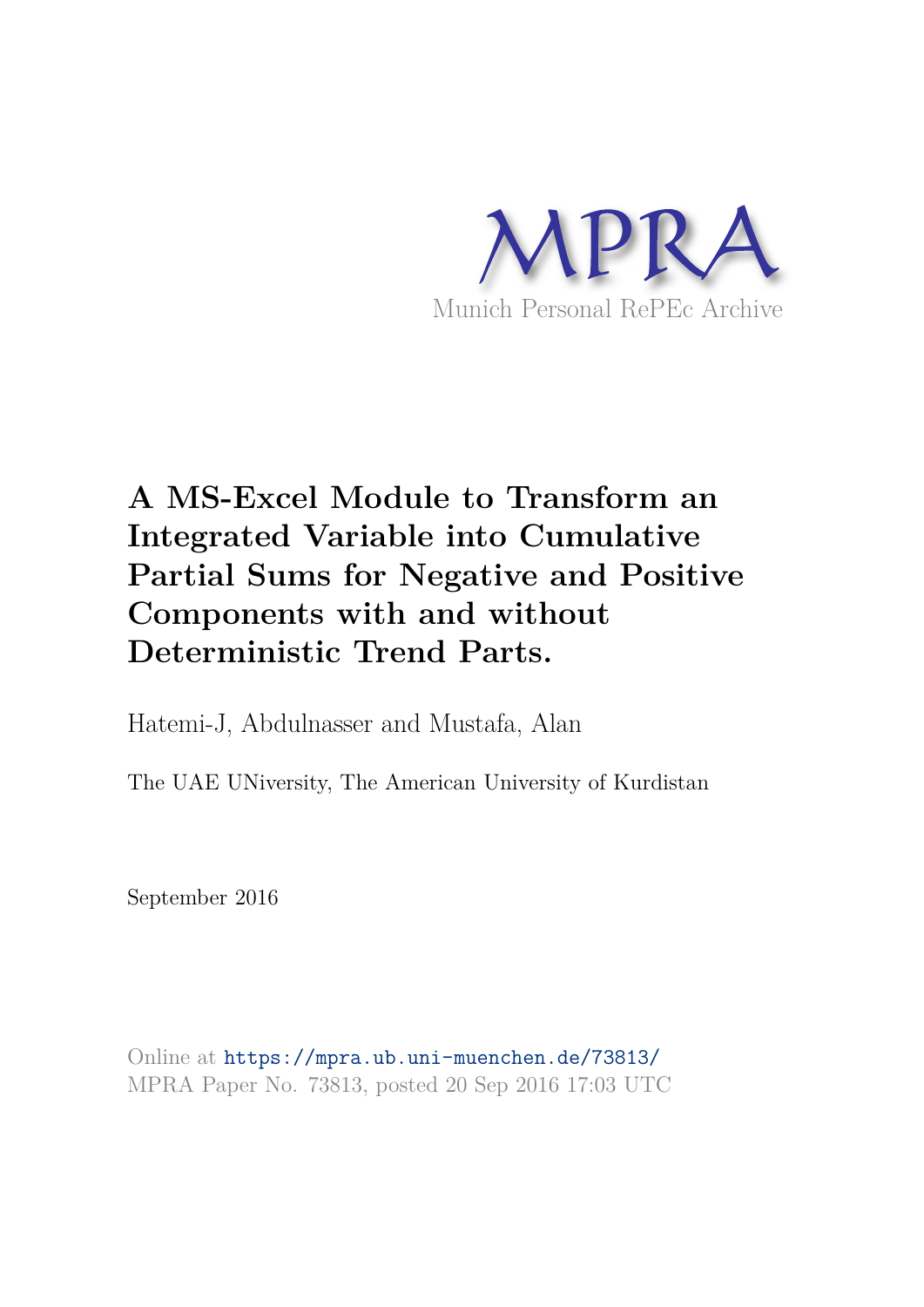# **A MS-Excel Module to Transform an Integrated Variable into Cumulative Partial Sums for Negative and Positive Components with and without Deterministic Trend Parts.**

Abdulnasser Hatemi-J and Alan Mustafa

The UAE University and the American University of Kurdistan E-mails: [\(AHatemi@uaeu.ac.ae\)](mailto:AHatemi@uaeu.ac.ae) and [\(Alan.Mustafa@auk.edu.krd\)](mailto:Alan.Mustafa@auk.edu.krd)

# Abstract

Our aim is to describe how a software component called TDICPS can be used. TDICPS is a MS-Excel module developed in VBA (visual basics for applications) by the authors that transforms an integrated variable into cumulative partial sums for positive and negative components along with graphs for a potential sample size of more than one million observations. Several options are available. The variable might have both drift and trend, only drift or no deterministic trend parts. We demonstrate step by step how the stock price index of the US market can be transformed into partial components for positive and negative changes. Any other variable can also be transformed in a similar way. The transformed data can be used for implementing the asymmetric causality tests as developed by Hatemi-J (2012). It can also be used for estimating the asymmetric generalized impulse response functions and the asymmetric variance decompositions as introduced by Hatemi-J (2014). Other options are also possible. The MS-Excel code is available by e-mail from the authors.

*JEL Classifications*: G15, G11, C32

*Keywords*: VBA, Software Component, Asymmetry, Causality, Impulses, The US.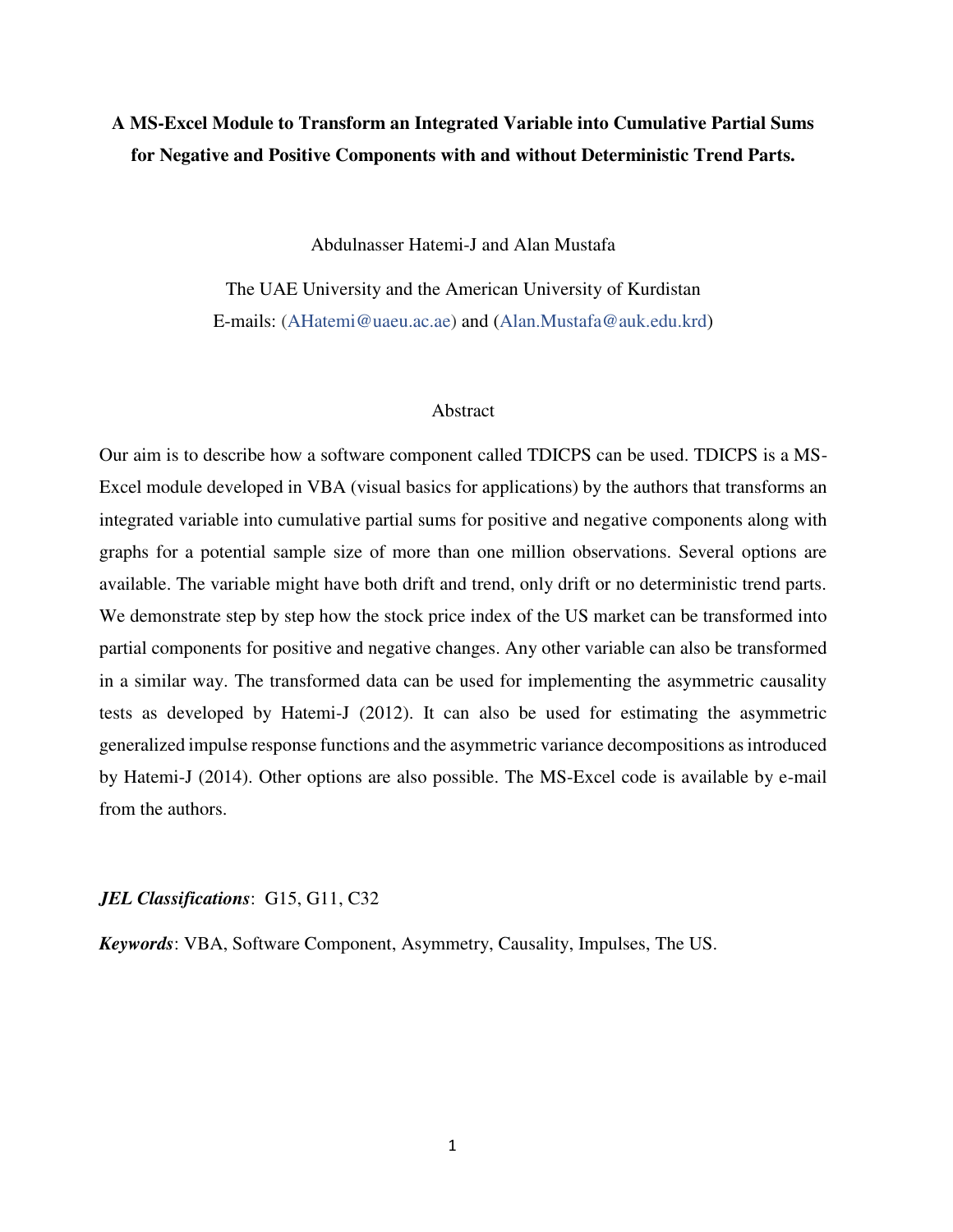# **1. Introduction**

It is widely agreed by practitioners that allowing for asymmetric properties in empirical investigations accords well with reality. There is a number of reasons behind this conclusion. For example, it is well-known in the financial literature that people react more to bad news compared to good news. Thus, the impact of a negative change might be different in the absolute terms than the impact of a positive change. Another reason for potential asymmetric effects is the fact that markets with imperfect information exits as is demonstrated by seminal work of Akerlof (1970), Spencer (1973) and Stiglitz (1974). An additional reason for asymmetric affects is the natural limitation on the prices. By that it means that prices of different assets or commodities can increase potentially without any limitation. However, there is a limit for the decrease of prices. In the end the price of any valuable asset or commodity cannot become less than zero in the real world characterized by rationality. Thus, a given level of price increase must have a different consequence than a price decrease by the same amount in the absolute terms. Other facts from markets also confirm the existence of asymmetric effects. For example, by the increase of oil prices, fuel prices increase immediately. Conversely, when oil prices decrease the fuel prices do not adjust immediately. Based on observation we can clearly see that the fuel price adjustment for negative changes takes time and the adjustment is usually partial confirming an asymmetric structure. There are also additional reasons for asymmetric impacts motivated by moral or legal constraints. The econometric methodology has been trying to develop different methods that can take into account asymmetric effects via thresholds, indicator variables or Markov regime switching models. These methods are available within several well-known econometric packages. However, there are recent developments in the literature that suggests transforming the underlying data into partial cumulative sums for negative and positive changes. The transformed data can then be used for implementing asymmetric causality tests. It can also be used for estimating asymmetric impulse response functions. Since these methods are new they are usually not easily available to common practitioners since that appropriate software components are missing. For this reason we have developed a MS-Excel module developed in VBA (visual basics for applications) by that transforms an integrated variable into cumulative partial sums for positive and negative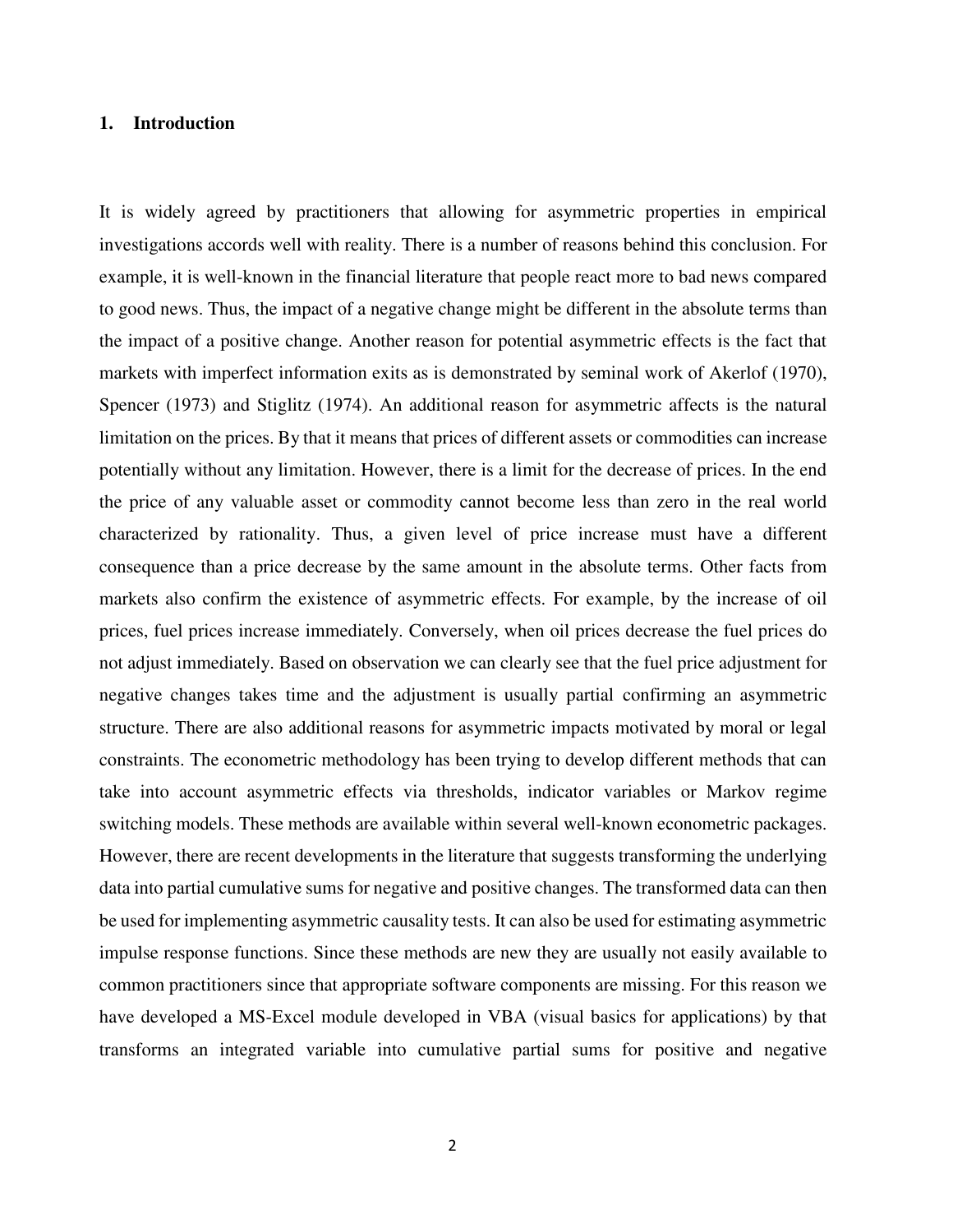components along with graphs for a potential sample size of more than one million observations. The goal of this paper is to demonstrate how this software component can be used.

After this introduction the rest of the paper is structured as follows. Section 2 represents the mathematical formulas that are needed for transforming an integrated variable into partial cumulative sums. Sections 3 describes how our module, i.e. TDICPS, can be used for this purpose via a step by step demonstration of a real time series variable. The last section provides conclusions.

#### **2. Mathematical Equations**

Consider an integrated variable of the first degree, denoted by *yt*, with drift and trend that is generated by the following process:

$$
y_t = a + bt + y_{t-1} + \varepsilon_t,\tag{1}
$$

where  $t = 1, 2, \ldots, T$ . The variable  $\varepsilon_t$  is a white noise disturbance term. The denotations *a* and *b*, represent constants to be estimated. It can be shown that the solution to equation (1) is as the following by using the recursive method:

$$
y_t = at + \frac{t(t+1)}{2}b + y_0 + \sum_{i=1}^t \varepsilon_i,
$$
 (2)

Note that *y0* represents the initial value. Positive and negative changes for the underlying variable can be obtained as the following: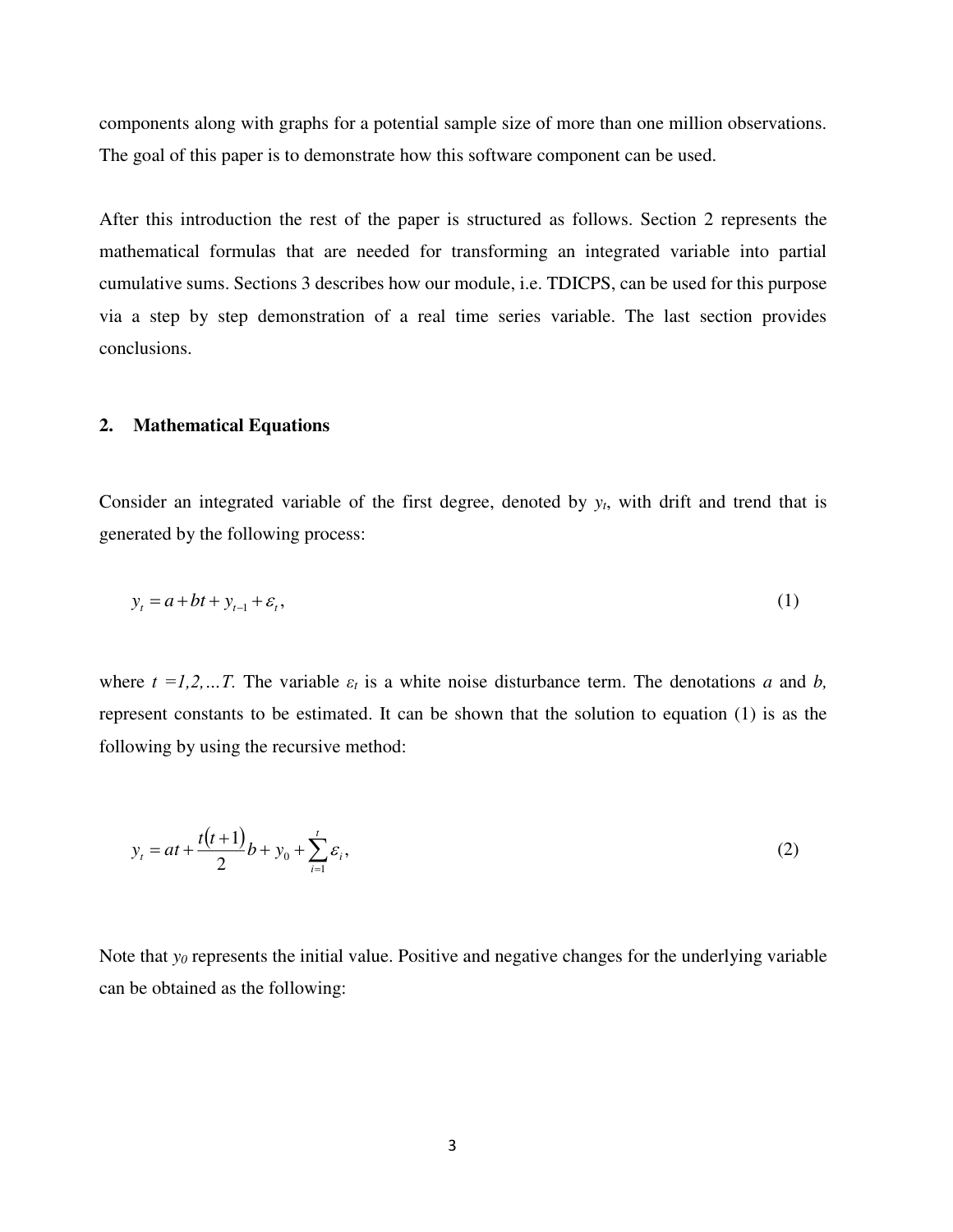$$
y_t^+ = \frac{at + \left[\frac{t(t+1)}{2}\right]b + y_0}{2} + \sum_{i=1}^t \varepsilon_i^+, \tag{3}
$$

and

$$
y_t^- = \frac{at + \left[\frac{t(t+1)}{2}\right]b + y_0}{2} + \sum_{i=1}^t \varepsilon_i^-.
$$
 (4)

Note that the positive and negative shocks are defined as follows:

 $\varepsilon_i^* = \max(\varepsilon_i, 0)$  and  $\varepsilon_i^- = \min(\varepsilon_i, 0)$ . For details and proofs of these results see Hatemi-J (2012, 2014) and Hatemi-J and El-Khatib (2016).

It should be mentioned that the module estimates the parameters *a* and *b* by using the ordinary least squares (OLS) method. That is, the following solutions are utilized for estimating the underlying parameters:

$$
a = \bar{y} - b\bar{t} \tag{5}
$$

and

$$
b = \frac{\sum_{t=1}^{T} (y_t - \bar{y})(t - \bar{t})}{\sum_{t=1}^{T} (t - \bar{t})^2}
$$
 (6)

Where  $\bar{y} = \frac{t=1}{2}$ *T y y T*  $=\frac{\sum_{t=1}^{T} y_t}{T}$  and  $\bar{t} = \frac{\sum_{t=1}^{T} y_t}{T}$ *t t T*  $=\frac{\sum_{t=1}^{t}}{n}$ .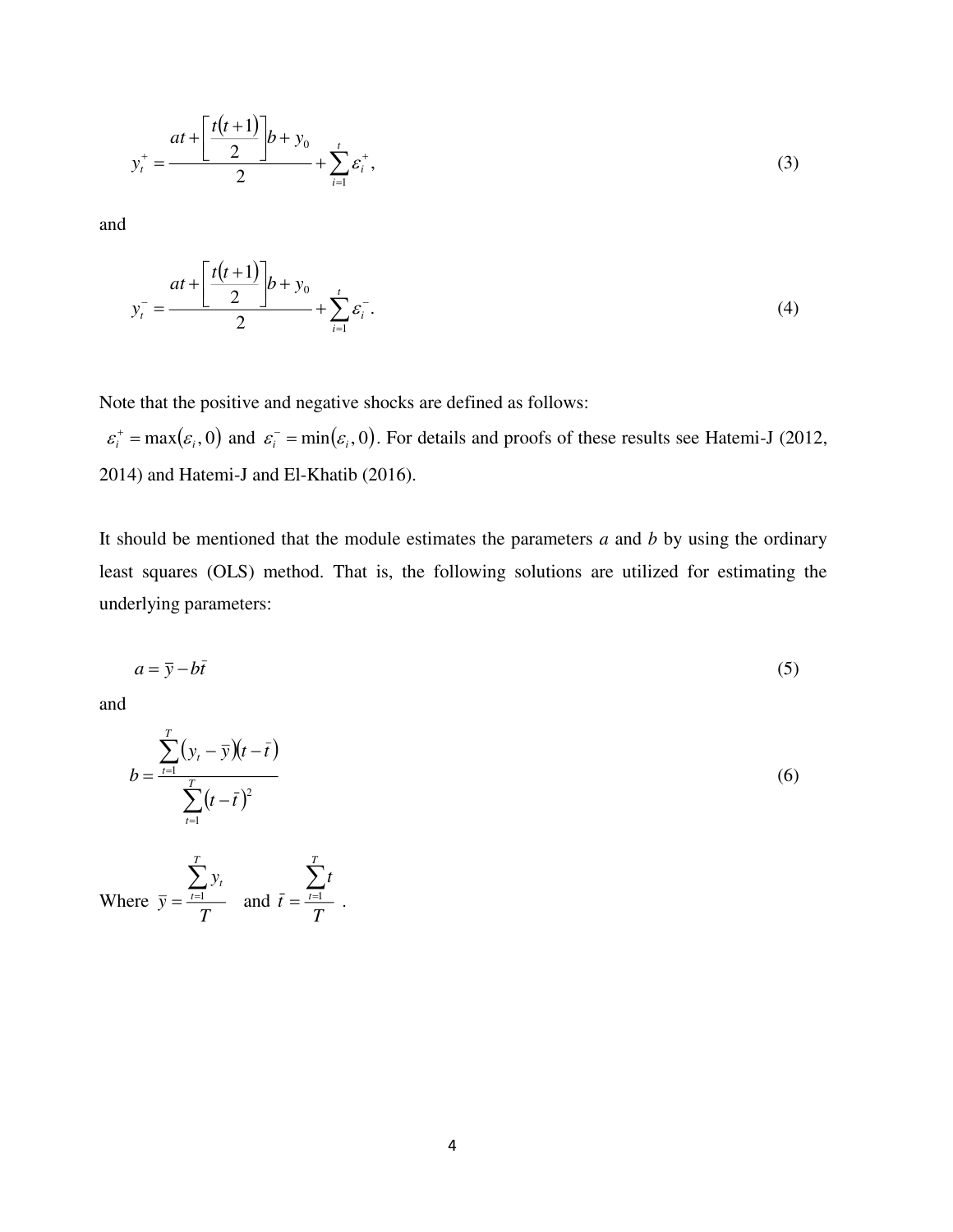# **3. The TDICPS**

To demonstrate how the TDICPS module works we make use of the stock price index for the US market as an example. This variable covers the period of 1999-2016 on monthly basis. The source is the Federal Reserve Economic Data (FRED) database that is given online by the Federal Reserve Bank of St. Louise.

The first step is to start TDICPS in MS-Excel. Then, the following window opens:



Before using the module we need to click on "Okay" bottom in order to confirm copyright of the authors. Then, you can copy and paste your variable in column B. We donate this column by *y*.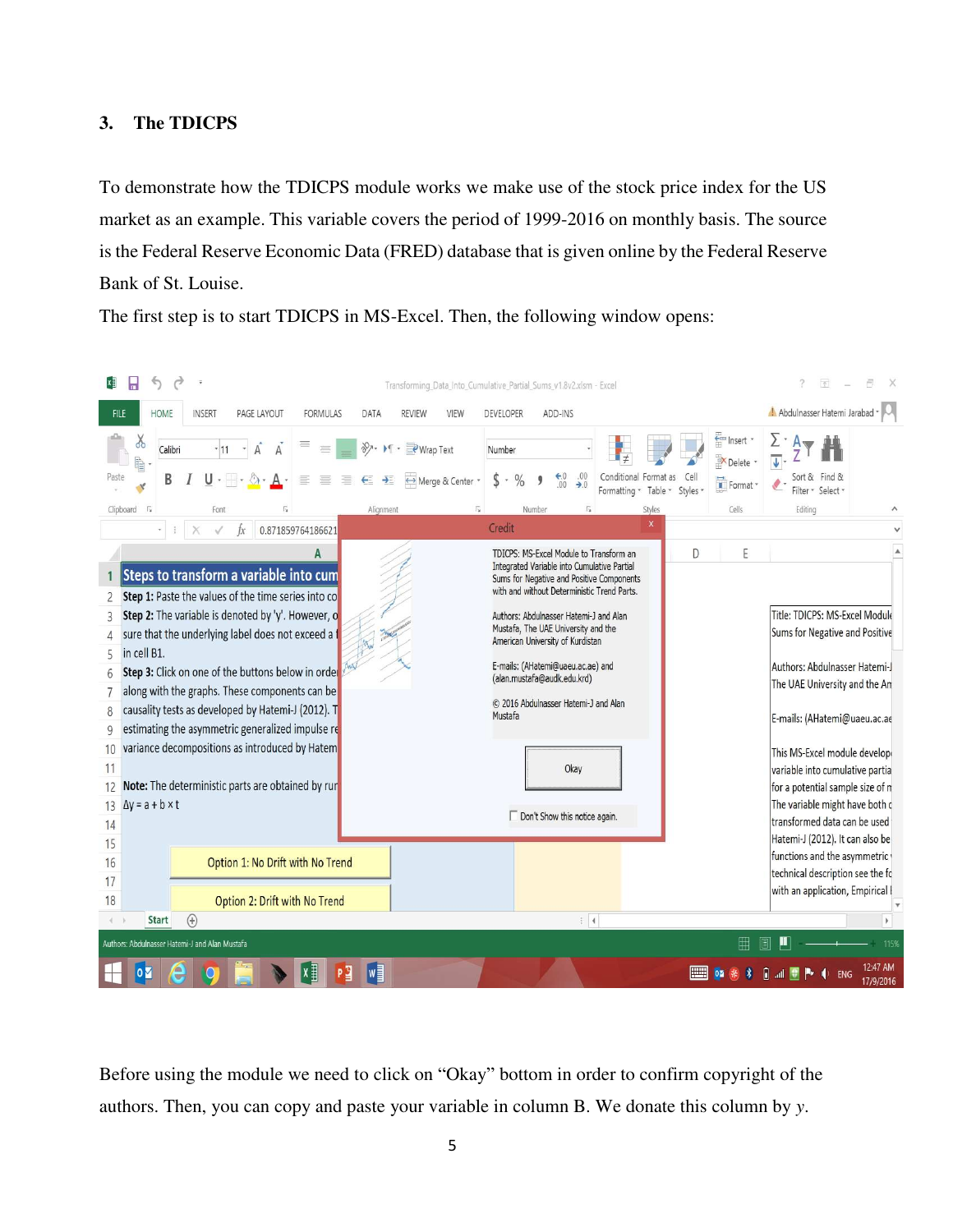However if you prefer any other title you can change it. The potential sample size can be more than one million observations. The next step is to choose one of the options that is given on the left side (marked by the yellow color). That is to choose from following options.



If the first option is selected then there is no drift and trend (i.e.  $a=0$  and  $b=0$ ). If the second option is selected then there is a drift but no trend (i.e.  $a \neq 0$  and  $b=0$ ). If the third option is chosen then there is a drift and trend (i.e.  $a\neq 0$  and  $b\neq 0$ ). By clicking on the chosen option the module provides the transformed data for that option. It is also possible to obtain the results for all three specifications if the "Output For All Three Options" is selected.

In order to demonstrate an example, we select option three and the module provides the following results: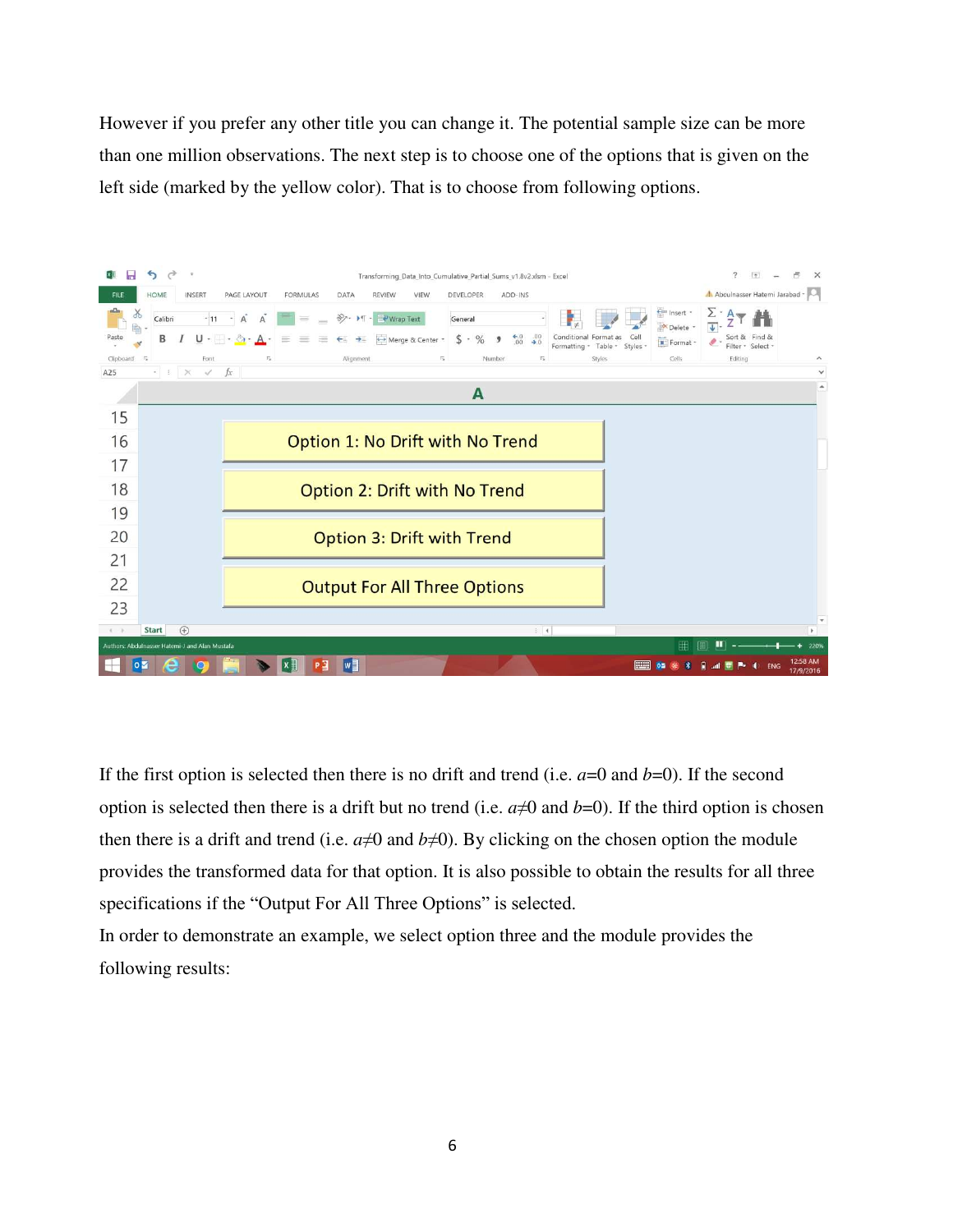|                                                |                                      |                                          | Transforming_Data_Into_Cumulative_Partial_Sums_v1.8v2.xlsm - Excel |                            |           |
|------------------------------------------------|--------------------------------------|------------------------------------------|--------------------------------------------------------------------|----------------------------|-----------|
| FILE                                           | HOME<br><b>INSERT</b><br>PAGE LAYOUT | <b>FORMULAS</b><br>DATA<br><b>REVIEW</b> | ADD-INS<br>VIEW<br><b>DEVELOPER</b>                                | Abdulnasser Hatemi Jarabad |           |
| Data Transformed with drift and trend<br>A1    |                                      |                                          |                                                                    |                            |           |
|                                                |                                      | В                                        |                                                                    | D                          |           |
|                                                |                                      |                                          | <b>Data Transformed with drift and trend</b>                       |                            |           |
| $\overline{2}$                                 |                                      |                                          |                                                                    |                            |           |
| 3                                              |                                      |                                          | y (sample data) y (sample data)+ y (sample data)-                  |                            |           |
| 4                                              | O                                    | 0.871859764                              |                                                                    |                            |           |
| 5                                              | $\mathbf{1}$                         | 0.923098318                              | 0.488883197                                                        | 0.434215128                |           |
| 6                                              | $\overline{\phantom{0}}$             | 0.915700487                              | 0.487379283                                                        | 0.428321213                |           |
| 7                                              | 3                                    | 0.912633405                              | 0.48608622                                                         | 0.426547229                |           |
| 8                                              | 4                                    | 0.908125484                              | 0.485003978                                                        | 0.423121542                |           |
|                                                | Start Drift and Trend<br>$\bigoplus$ |                                          | $\frac{1}{2}$                                                      |                            |           |
| Authors: Abdulnasser Hatemi-J and Alan Mustafa |                                      |                                          |                                                                    |                            |           |
|                                                |                                      | Iw<br>x ≣                                |                                                                    | ###                        | 17/9/2016 |

Column A is the time index and column B is the original data. Column C is the transformed data for positive changes. Column D is the transformed data for negative changes. The module automatically provides graphs for columns B, C and D. For example in this case we obtain the following graphs.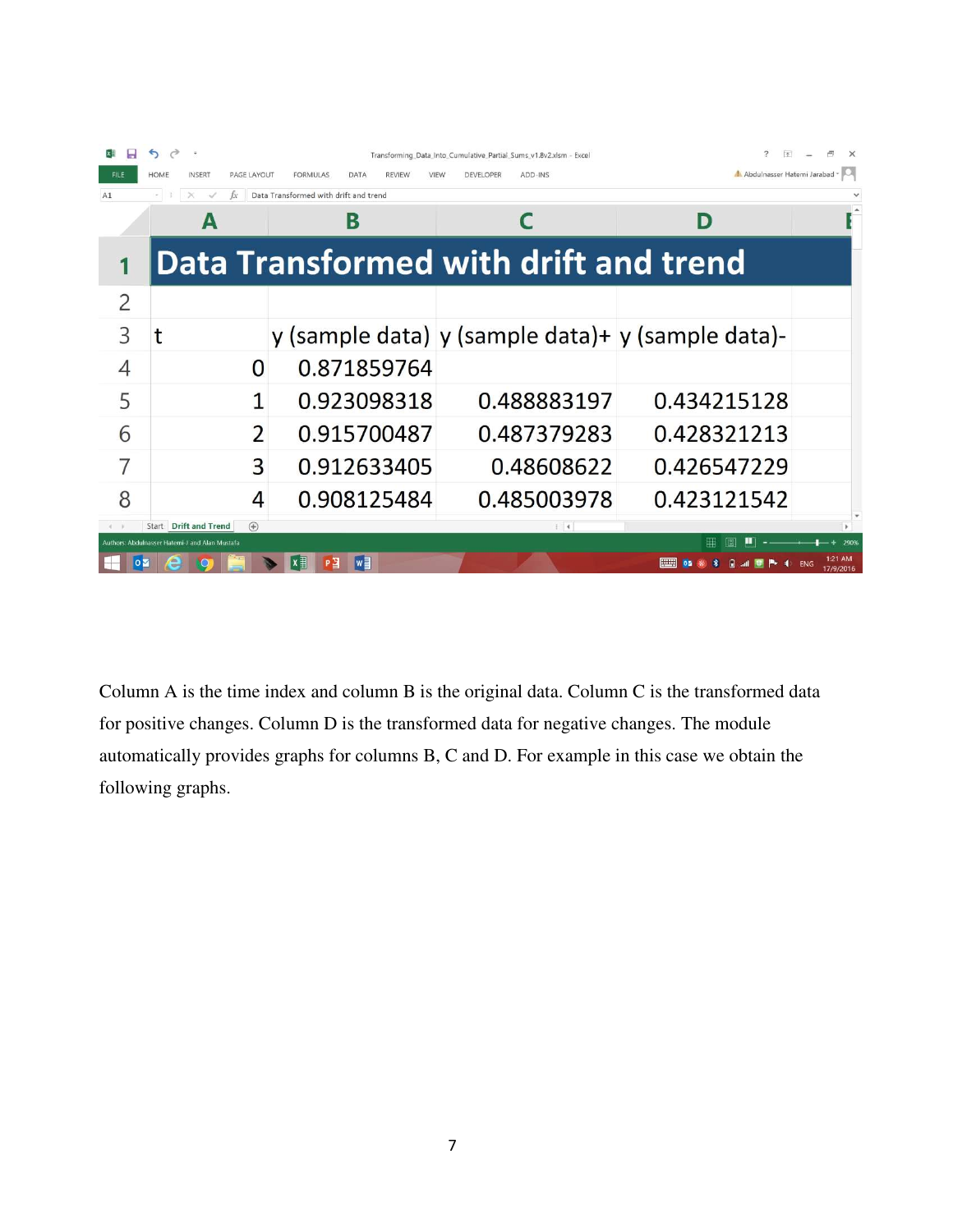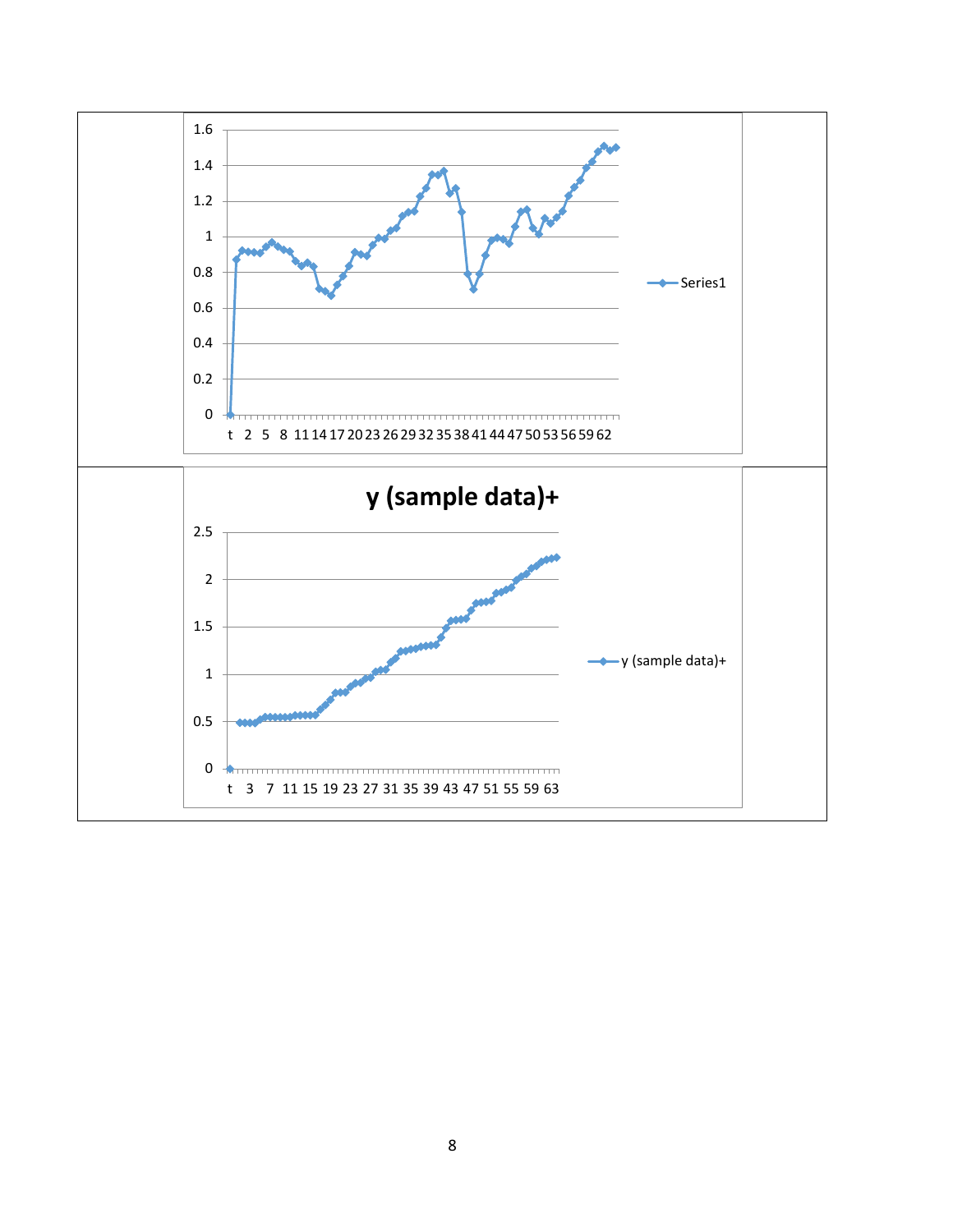

Note that *y* represents original data for the US stock price index. Partial cumulative sum for positive changes is denoted by *y*+. Partial cumulative sum for negative changes is signified by *y*-.

It should be mentioned that the transformed data can be used for implementing asymmetric causality tests as developed by Hatemi-J (2012). It can also be used for estimating the asymmetric generalized impulse response functions as suggested by Hatemi-J (2014). This is straight forward because after transforming the data it can be imported to any consumer friendly econometric package such as EViews, Rats, Stata, PcGive or Microfit among others.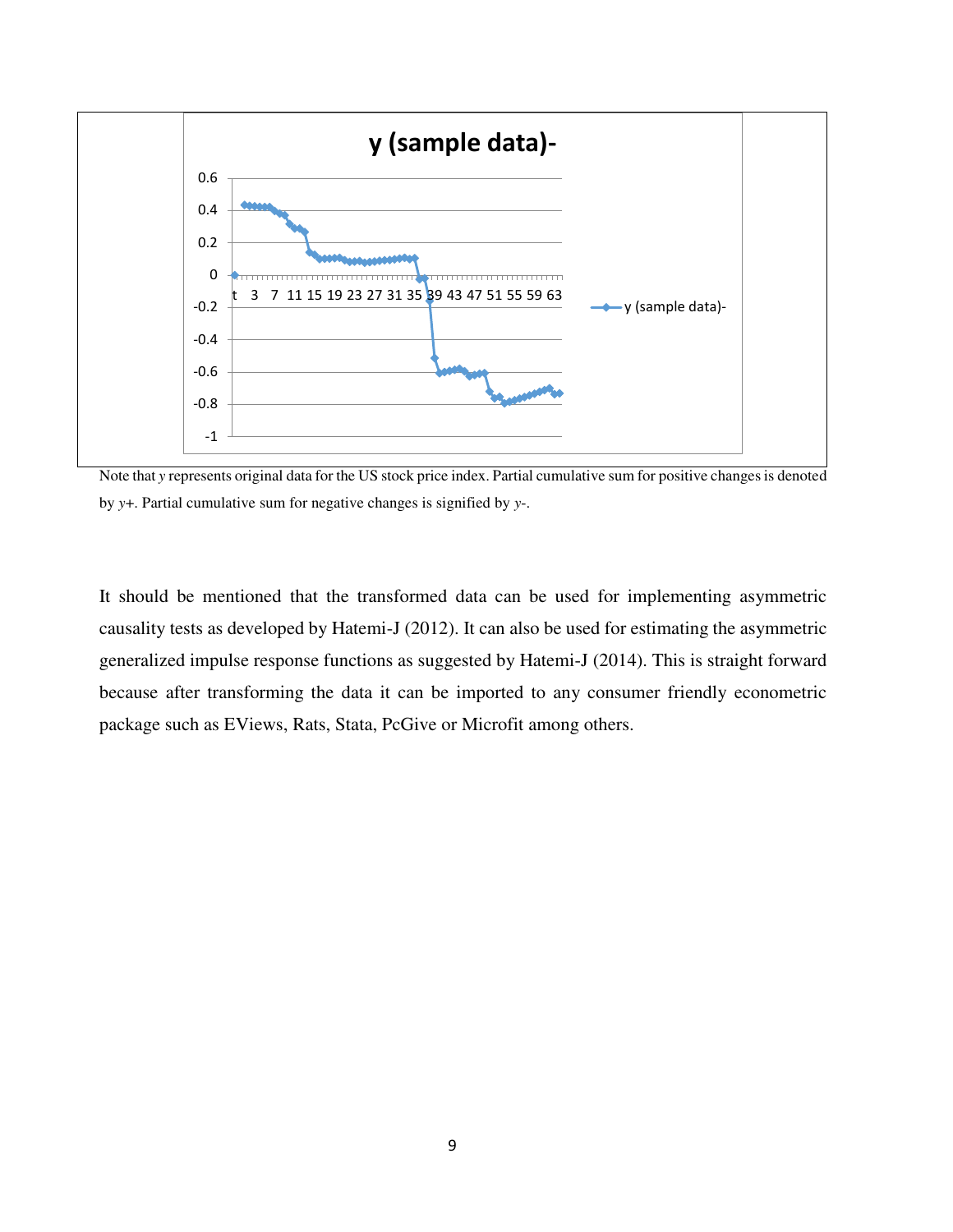# **4. Conclusions**

It is widely agreed in the literature that it is important to allow for potential asymmetric impacts when empirical studied are conducted. Since there is lack of availability for consumer friendly software components for implanting new developments in the econometric methodology that allows for asymmetric impacts, we have created a module written in VBA language. Although, it is a common practice to develop a prototype of an application using a high level language and then using alternative environment for application development to work on improving the performance of the execution of that algorithm. This software component is easy to use and it is accessible via MS-Excel.

We have demonstrated here how the stock price index of the US market can be transformed into positive and negative partial cumulative components via this module. After transforming the underlying data, the practitioner can easily implement asymmetric causality tests via any automatic software that provides an option for causality testing. It can also be used for implementing generalized impulse response functions. For technical description of these methods see Hatemi-J (2012, 2014) and Hatemi-J and El-Khatib (2016). It is also possible use the transformed data to test for hidden cointegration as suggested by Granger and Yoon (2002) or to test for hidden panel cointegration as suggested by Hatemi-J (2011a). Other possibilities are testing for asymmetric panel causality (see Hatemi-J, 2011b) or for implementing the asymmetric GARCH model as recommend by Hatemi-J (2013). The TDICPS software component is available from the authors via e-mail. $<sup>1</sup>$  It is very consumer friendly.</sup>

# **Acknowledgements**

l

The current work has partially been funded by a research grant given by the UAE University (Grant # 31B028), which is greatly appreciated.

<sup>&</sup>lt;sup>1</sup> There is also another module that is written in Octave by Hatemi-J and Mustafa (2016) which can be used to transform the data. However, the Octave module has only one option unlike the MS-Excel one that we provide here, which has three options.